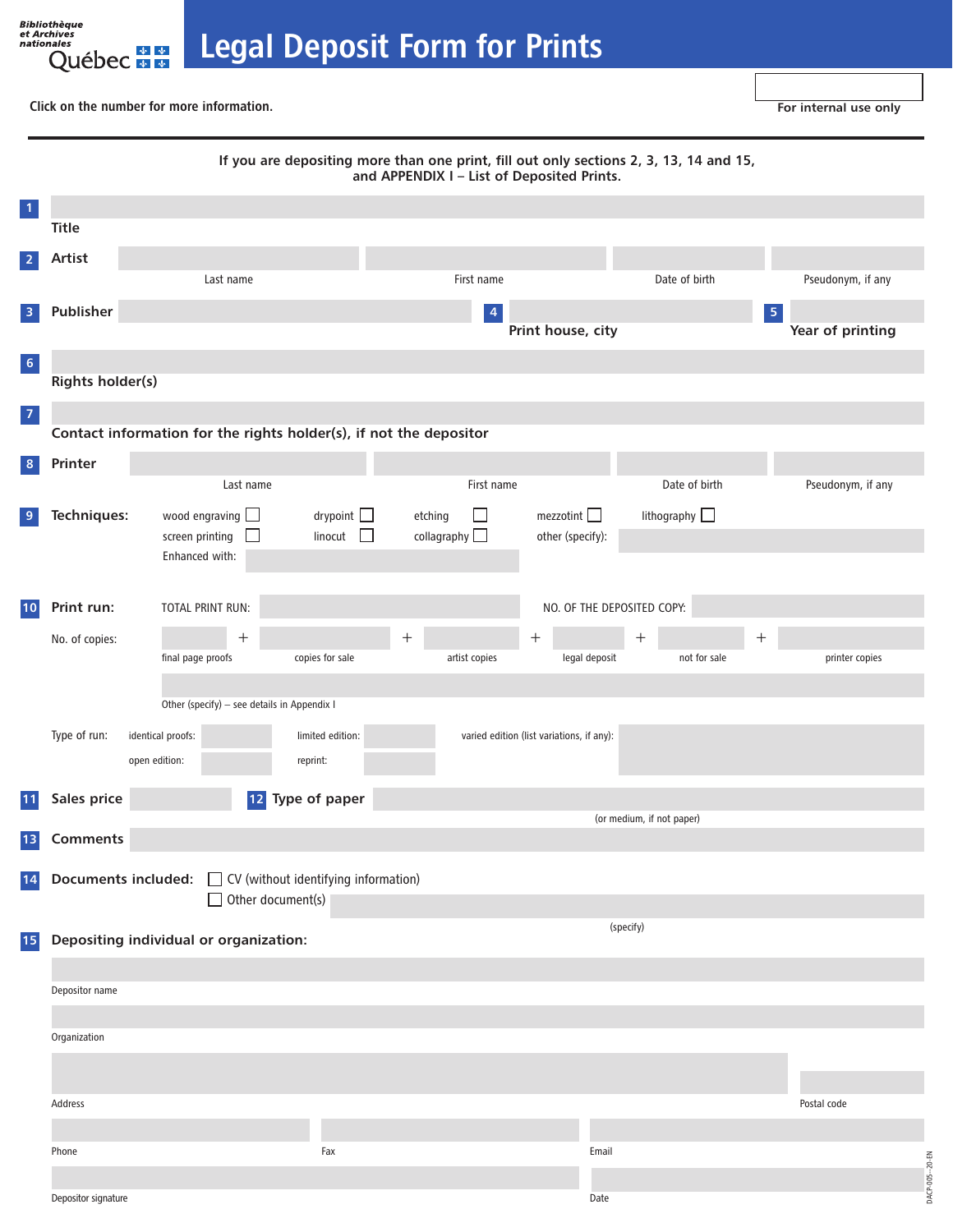<span id="page-1-0"></span>The *Act respecting Bibliothèque et Archives nationales du Québec* stipulates that publishers must deposit a copy of all works published in Québec, including prints, within seven days of their publication. Each deposited print must be accompanied by a completed legal deposit form. If the price of the work exceeds \$5,000, depositing it is optional, but publishers must still complete a legal deposit form and send it to BAnQ.

In accordance with the Regulation respecting the legal deposit of published documents other than films, only one copy of the print must be deposited. BAnQ decides whether or not to purchase a second copy. An Acquisition Committee meets periodically to recommend prints of which a second copy will be acquired.

## Click  $\kappa$  to go back to the form **INSTRUCTIONS FOR COMPLETING THE FORM**

- $\overline{R}$  [1.](#page-0-0) Title: Enter the full title.
- $\overline{R}$  [2.](#page-0-0) Artist: Enter the last and first name of the artist who created the print, and their pseudonym, if applicable. The date of birth is optional, and is used solely to differentiate people with the same name. For collective projects, enter the name of the collective and list the individuals involved in it in brackets.
- $\triangleright$  [3.](#page-0-0) Publisher: The person or organization responsible for publishing the print. The artist usually acts as the publisher.
- $\overline{6}$  4. Print house: Enter the name of the print house and the city where the print was made.
- $\overline{R}$  5. Year of printing: Enter the year the print was made.
- $\overline{R}$  6. Rights holder(s): Enter the last and first name of the rights holder(s). This information tells BAnQ from whom it may obtain the rights to reproduce, publish, digitize, communicate to the public by telecommunication, specifically via its Internet portal, and exhibit the work.
- $\nabla$  7. Contact information (if not the depositor): Enter the mailing address, telephone number and email address that will enable BAnQ to contact the rights holder(s), if this contact information is different from what was provided in item 15.
- **下[8.](#page-0-0) Printer:** Enter the last and first name of the printer who produced the print, and their pseudonym, if applicable. The date of birth is optional, and is used solely to differentiate people with the same name.
- 5. Techniques: Check the corresponding box for the primary technique used to make the print. If the print has been enhanced, specify what was used: watercolour, pencil, gouache, etc.
- **F** [10.](#page-0-0) Print run: Enter the TOTAL number of first edition copies and the specific number of the deposited copy. On the next line, enter how many of each type of proof were printed. If applicable, use the OTHER line to indicate the other types of runs and how many: printer's proofs, sample proofs, stage proofs, trial proofs, or cancellation proofs. The sum of all types of proofs must equal the total number given. Use the following line to indicate the type of print run.
- $\overline{R}$  [11.](#page-0-0) Sales price: Enter the fair market value, in Canadian dollars.
- $\bar{\phantom{1}}$  [13.](#page-0-0) Comments: Enter, if applicable, any descriptive information not mentioned elsewhere on the form.
- **Fether [14.](#page-0-0) Documents included:** We strongly recommend that you provide a CV to assist members of the Acquisition Committee in their work.
- $\triangleright$  [15.](#page-0-0) Depositing individual or organization: The depositor must enter their name and, where appropriate, the name of the organization for which they are making the deposit and its contact information, and sign the form. An acknowledgement of receipt will be sent to the address that was provided.

Each page attached to the form must bear the artist's name and deposit date, and be numbered in the bottom right-hand corner.

Please send the completed form and a copy of the work to be deposited to: Bibliothèque et Archives nationales du Québec Section du dépôt légal 2275, rue Holt Montréal (Québec) H2G 3H1

### ADDRESS: FOR INFORMATION:

Phone: 514 873-1101, ext. 3780 Toll free number: 1 800 363-9028 Fax: 514 873-4310 Email: depot@banq.qc.ca